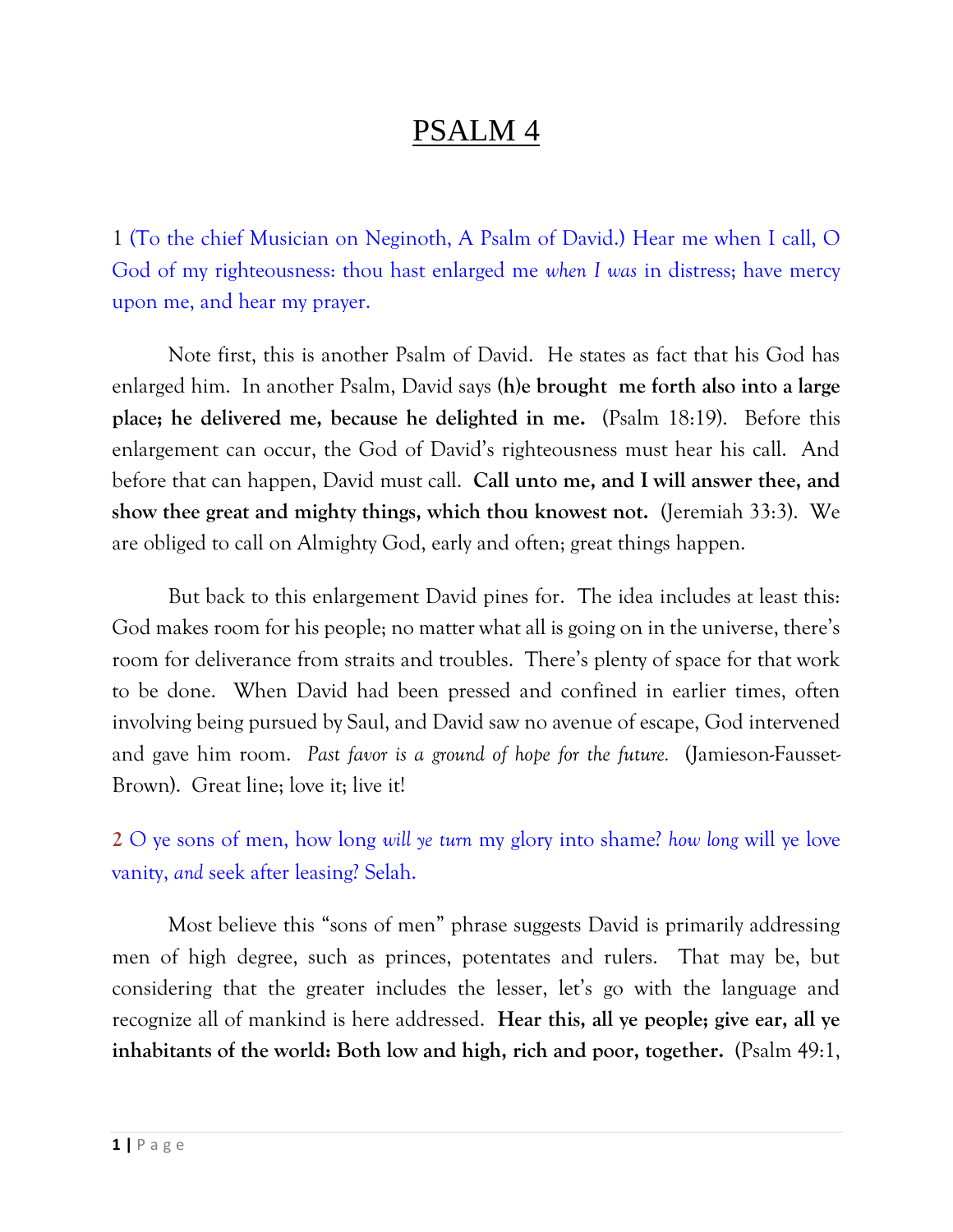#### 2). In any event, **(s)urely men of low degree are vanity, and men of high degree are a lie: to be laid in the balance, they are altogether lighter than vanity.** (Psalm 62:9).

The message to this audience is "how long shall my glory be for a shame?" How many years; how many decades; how many centuries will you jeer and scoff at Christ and his people? How long will you reproach his gospel and his ministers? How long will you deny the sonship of Christ, mocking him and spitting on him and crucifying him afresh? There is, after all, an end to all this!

And while we're at it, how long will you love vanity and seek after a lifestyle of lying. Is your mouth moving? If so, you're lying! **Ye are of your father the devil, and the lusts of your father ye will do. He was a murderer from the beginning, and abode not in the truth, because there is no truth in him. When he speaketh a lie, he speaketh of his own: for he is a liar, and the father of it.** (John 8:44). *You are yourselves vain, and desire and pursue vain things, and you love to be and do so. You set your hearts upon that which will prove, at last, vanity and a lie. They that love the world and seek the things that are beneath, that please themselves with the delights of sense, and choose for their portion the wealth of this world, love vanity, and seek lies, for these things will deceive and so ruin them. How long will you do this?* (Benson).

#### **3** [But know that the LORD hath set apart him that is godly for himself: the LORD](https://www.kingjamesbibleonline.org/Psalms-4-3/)  [will hear when I call unto him.](https://www.kingjamesbibleonline.org/Psalms-4-3/)

The Lord's people are "set apart"; they are distinguished and honored by God's merciful action. They are severed from the rest of mankind. **And I will sever in that day the land of Goshen, in which my people dwell[.]** (Exodus 8:22). The same concept appears in Exodus 11:7: **But against any of the children of Israel shall not a dog move his tongue, against man or beast: that ye may know how that the Lord doth put a difference between the Egyptians and Israel.** 

The classical New Testament passage that addresses this concept is found at 1 Peter 2:9: **But ye are a chosen generation, a royal priesthood, an holy nation, a peculiar people; that ye should show forth the praises of him who hath called you**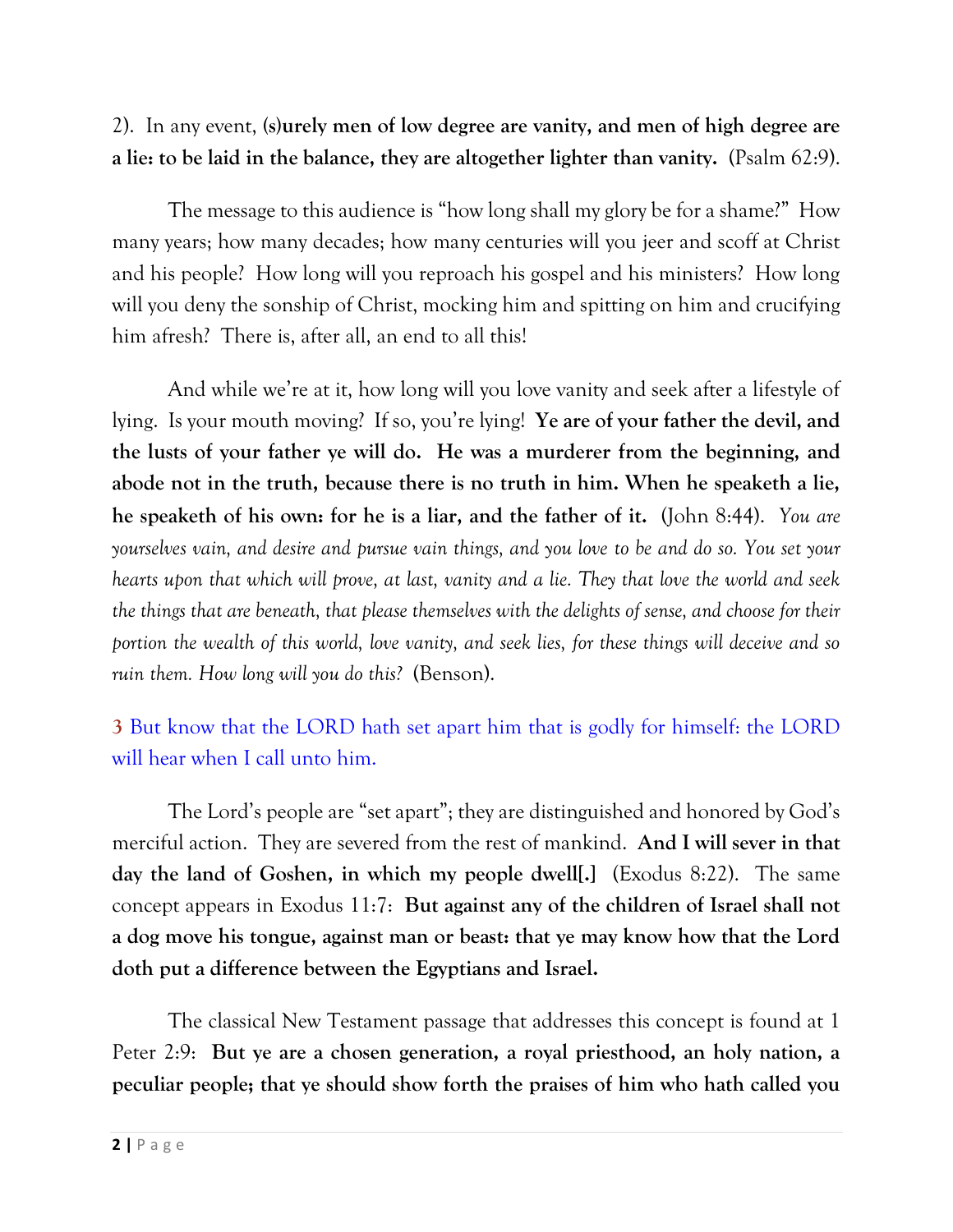**out of darkness into his marvelous light.** This status the people of God possess is due in no part to them; it is all a gift from a gracious God. David here is presented as a sample of that distinguished standing; through no inherent worth of his own, he was chosen and advanced to be the king of Israel. So we read from Dr. Gill*: [w]hich may be understood of David himself, an holy good man; a man after God's own heart; whom the Lord chose, and in a marvellous manner separated from the rest of his brethren; took him from the sheepfold, and set him upon the throne of Israel, for the glory of his great name; and therefore the attempts of his enemies against him would be without success[.]* But the concept holds true for all of God's jewels who, by their divine election, are set apart and separated from the rest.

The verse closes with the reminder that the cries of such people will be heard by God who will preserve them from danger and deliver them out of the hands of all their enemies.

#### **4** [Stand in awe, and sin not: commune with your own heart upon your bed, and be](https://www.kingjamesbibleonline.org/Psalms-4-4/)  [still. Selah.](https://www.kingjamesbibleonline.org/Psalms-4-4/)

Looking at the context, the meaning seems to be this: Are you trembling from anger because of my special status with God? Are you displeased that God has preferred me, an obscure and worthless person, and of a mean family, before so many noble and mighty men? These are rhetorical queries. Yes, you are angry and displeased. But, "sin not" – that is, don't indulge that rage by murmuring against God but suppress and mortify that unadvised and sinful passion, lest it break out to your destruction.

Here is the wise course: In the silent night, while on your bed, away from the day's noises and challenges of distracting cares and business, calmly and deeply consider what God has done with this great work of salvation. Be still; compose your tumultuous mind and hold down your disorderly affections and passions. **Be ye angry, and sin not: let not the sun go down upon your wrath: neither give place to the devil.** (Ephesians 4:26, 27).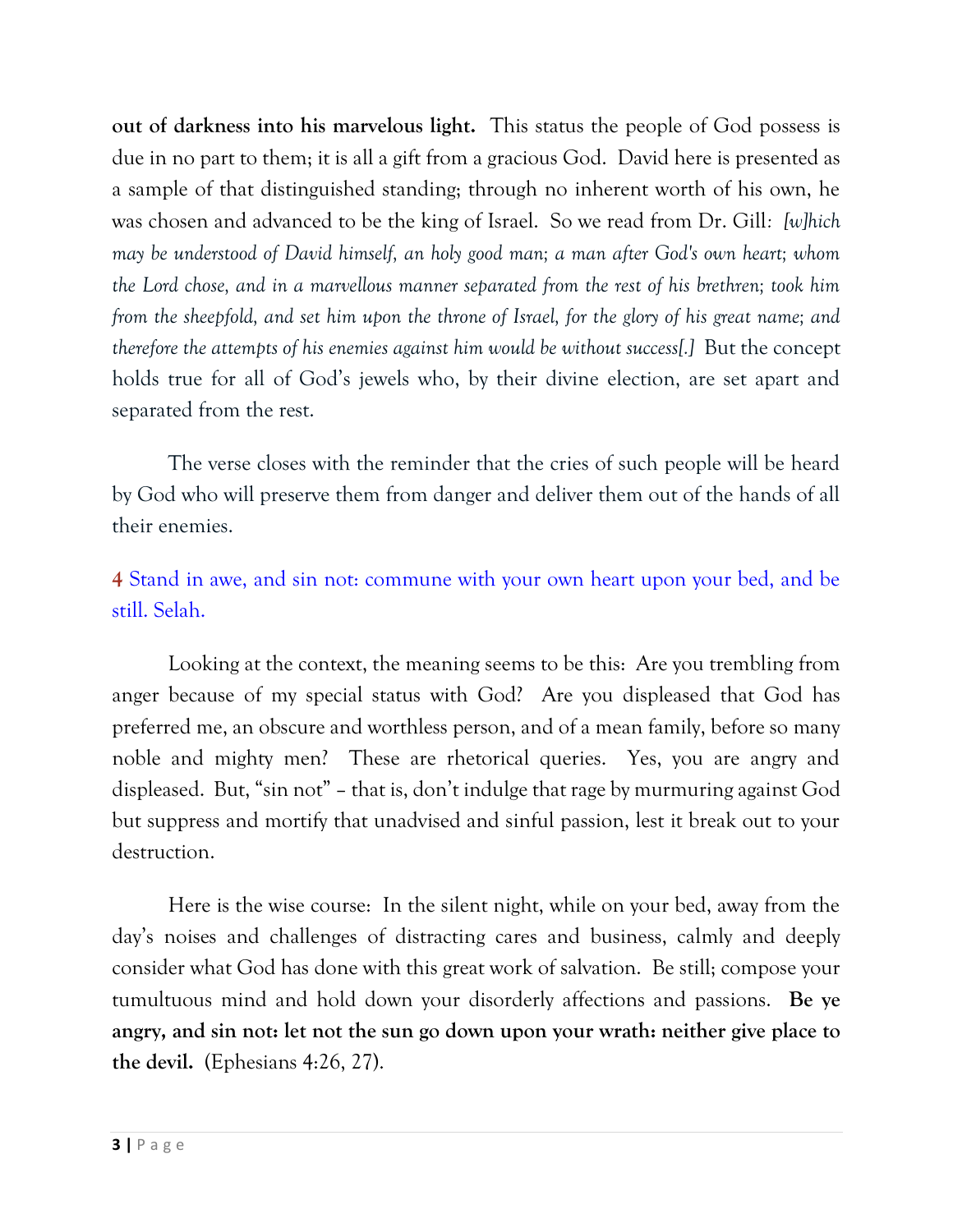#### **[5](https://www.kingjamesbibleonline.org/Psalms-4-5/)** [Offer the sacrifices of righteousness, and put your trust in the LORD.](https://www.kingjamesbibleonline.org/Psalms-4-5/)

The only sacrifices acceptable to God are those from persons who are sincere and acting with an honest mind, with faith. Without that, sacrifices are of no esteem with God, and are unprofitable. This is true both in Old and New Testament times. From the Old Testament, we read in Joshua 24:14 for example: **Now therefore fear the Lord, and serve him in sincerity and in truth: and put away the gods which your fathers served on the other side of the flood, and in Egypt; and serve ye the Lord.** 

And turning to the New Testament, we see these samples, first from the gospels: **God is a Spirit: and they that worship him must worship him in spirit and in truth.**  (John 4:24). And then from the epistles: **Therefore let us keep the feast, not with old leaven, neither with the leaven of malice and wickedness; but with the unleavened bread of sincerity and truth.** (1 Corinthians 5:8). **For our rejoicing is this, the testimony of our conscience, that in simplicity and godly sincerity, not with fleshly wisdom, but by the grace of God, we have had our conversation in the world, and more abundantly to you-ward.** (2 Corinthians 1:12).

An additional thought conveyed here is that one should offer for sacrifice *things righteously gotten, for the Lord hates robbery for burnt offering* (Gill), citing Isaiah 61:8 – **For I the Lord love judgment, I hate robbery for burnt offering; and I will direct their work in truth, and I will make an everlasting covenant with them.** 

Put "your trust in the Lord" is a bedrock principle for any true Christian; it is the subject of countless verses and hymns. Don't rely on your strength or the power and influence of any human, all of which is transitory at best. Benson, though, offers thoughts that take this passage a bit farther: *Dr. Horne, who thinks this Psalm looks forward to gospel days, interprets this verse in the following manner: "The Jews are no longer to offer the shadowy sacrifices of their law, since He who is the substance of them all is come into the world. The Gentiles are no more to offer their idolatrous sacrifices, since their idols have fallen before the cross. But returning sinners, whether Jews or Gentiles, are to offer the same sacrifices of evangelical righteousness; not putting their trust in them, but in the Lord Jesus,*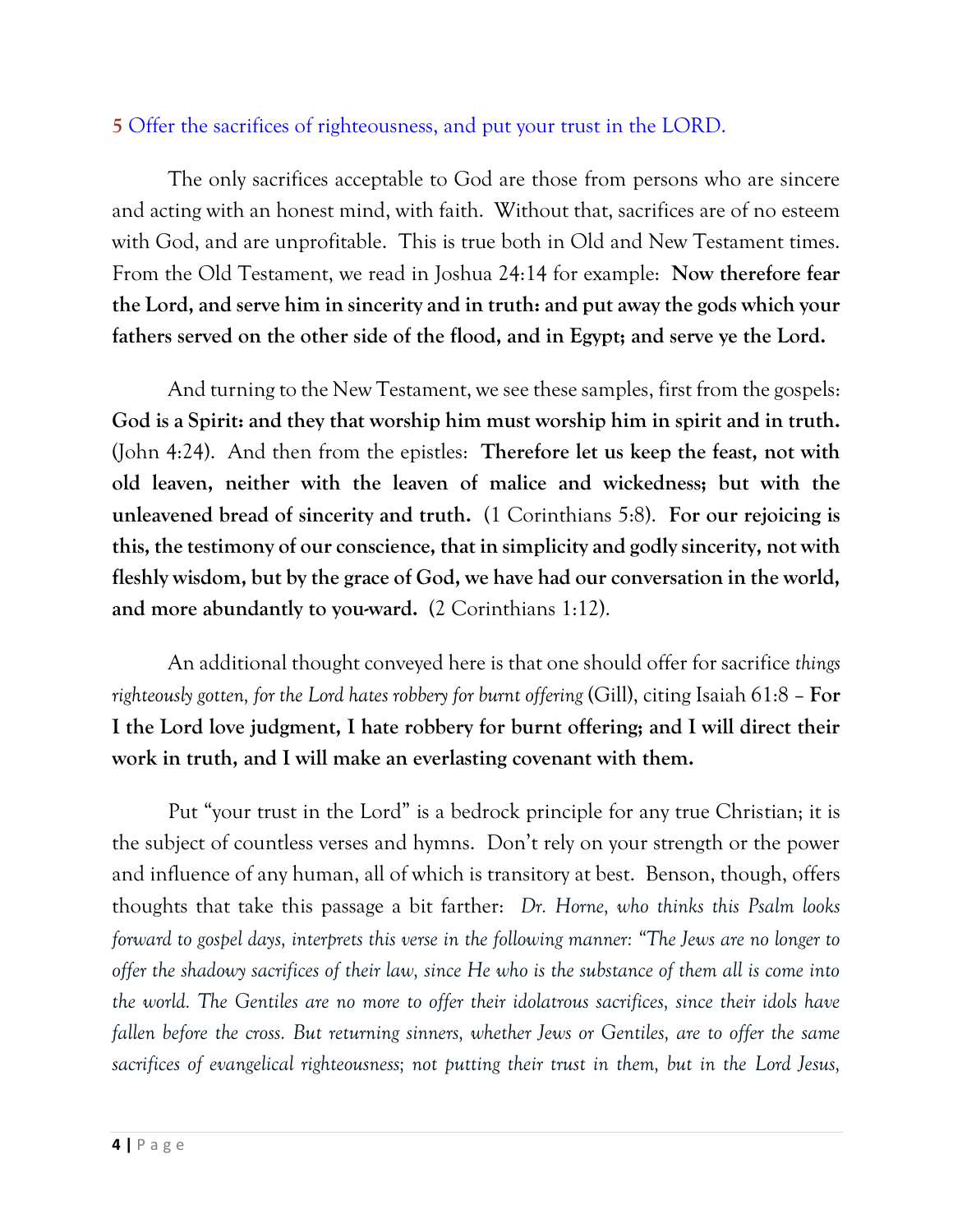*through whose Spirit they are enabled to offer, and through whose blood their offerings are acceptable unto God."*

**6** *There be* [many that say, Who will shew us](https://www.kingjamesbibleonline.org/Psalms-4-6/) *any* [good? LORD, lift thou up the](https://www.kingjamesbibleonline.org/Psalms-4-6/)  [light of thy countenance upon us.](https://www.kingjamesbibleonline.org/Psalms-4-6/)

The meaning of the opening of this verse is this: Who will show us good? Where is happiness to be found? In what does it consist? How is it to be obtained? What will contribute to it? The answer is not from fame, honor, wealth, sensual pleasure, literature, or diverse social enjoyments.

The verse carries the answer. The Lord must lift up the light of his countenance upon you for true and eternal happiness. This phrase appears often in Scripture and is expressive of friendship and favor. **The Lord bless thee, and keep thee: the Lord make his face to shine upon thee, and be gracious unto thee: the Lord lift up his countenance upon thee, and give thee peace.** (Numbers 6:24-26). **For they got not the land in possession by their own sword, neither did their own arm save them: but thy right hand, and thine arm, and the light of thy countenance, because thou hadst a favour unto them.** (Psalm 44:3).

If you abide in the friendship and favor of the eternal God, the maker of all things seen and unseen, the guarantor of your happiness both now and forever, you have been shown true goodness. You want good; here's good! **For our conversation is in heaven; from whence also we look for the Saviour, the Lord Jesus Christ: who shall change our vile body, that it may be fashioned like unto his glorious body, according to the working whereby he is able even to subdue all things unto himself.**  (Philippians 3:20, 21). God is going to change the humiliation and degradation of our fleshly bodies to be conformed to the body of His glory.

**Beloved, now are we the sons of God, and it doth not yet appear what we shall be: but we know that, when he shall appear, we shall be like him; for we shall see him as he is. And every man that hath this hope in him purifieth himself, even**  as he is pure.  $(1 \text{ John } 3:2, 3)$ . You want good  $\sim$  that's good! You want happiness –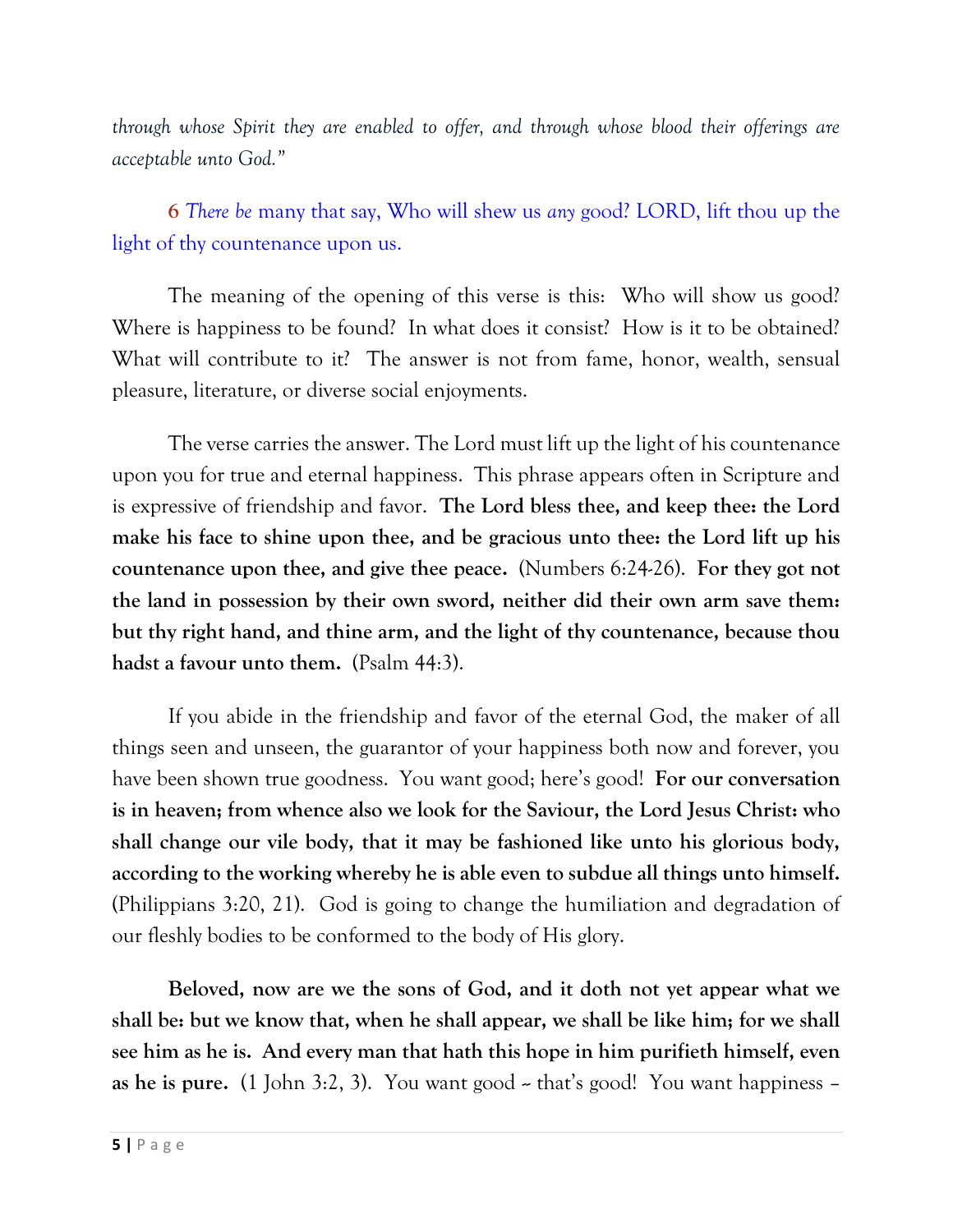that's happiness! We shall be like him, and we dare not limit or in any way restrict that precious promise. We shall be like him spiritually, physically, mentally and morally, and more. We get a flavor of what our bodies will be like from the transfiguration story, found in Matthew 17:

**1And after six days Jesus taketh Peter, James, and John his brother, and bringeth them up into an high mountain apart,**

**<sup>2</sup>And was transfigured before them: and his face did shine as the sun, and his raiment was white as the light.**

**<sup>3</sup>And, behold, there appeared unto them Moses and Elias talking with him.**

**<sup>4</sup>Then answered Peter, and said unto Jesus, Lord, it is good for us to be here: if thou wilt, let us make here three tabernacles; one for thee, and one for Moses, and one for Elias.**

**<sup>5</sup>While he yet spake, behold, a bright cloud overshadowed them: and behold a voice out of the cloud, which said, This is my beloved Son, in whom I am well pleased; hear ye him.** (Emphasis added)

"It is good for us to be here" well expresses the contentment and joy of those who wait on the Lord and will forever be with the Lord. How can you improve on that?

**7** [Thou hast put gladness in my heart, more than in the time](https://www.kingjamesbibleonline.org/Psalms-4-7/) *that* [their corn and their](https://www.kingjamesbibleonline.org/Psalms-4-7/)  [wine increased.](https://www.kingjamesbibleonline.org/Psalms-4-7/)

In a word, Christ in the heart is better than corn in the barn or wine in the vat. If our savior makes you happy, that is genuine happiness, and surpasses what worldly persons have in the time of a plentiful harvest, which is a time of great rejoicing. **And they went out into the fields, and gathered their vineyards, and trode the grapes, and made merry, and went into the house of their god, and did eat and drink, and cursed Abimelech.** (Judges 9:27). **Thou hast multiplied the nation, and not increased the joy: they joy before thee according to the joy in harvest, and as men rejoice when they divide the spoil.** (Isaiah 9:3).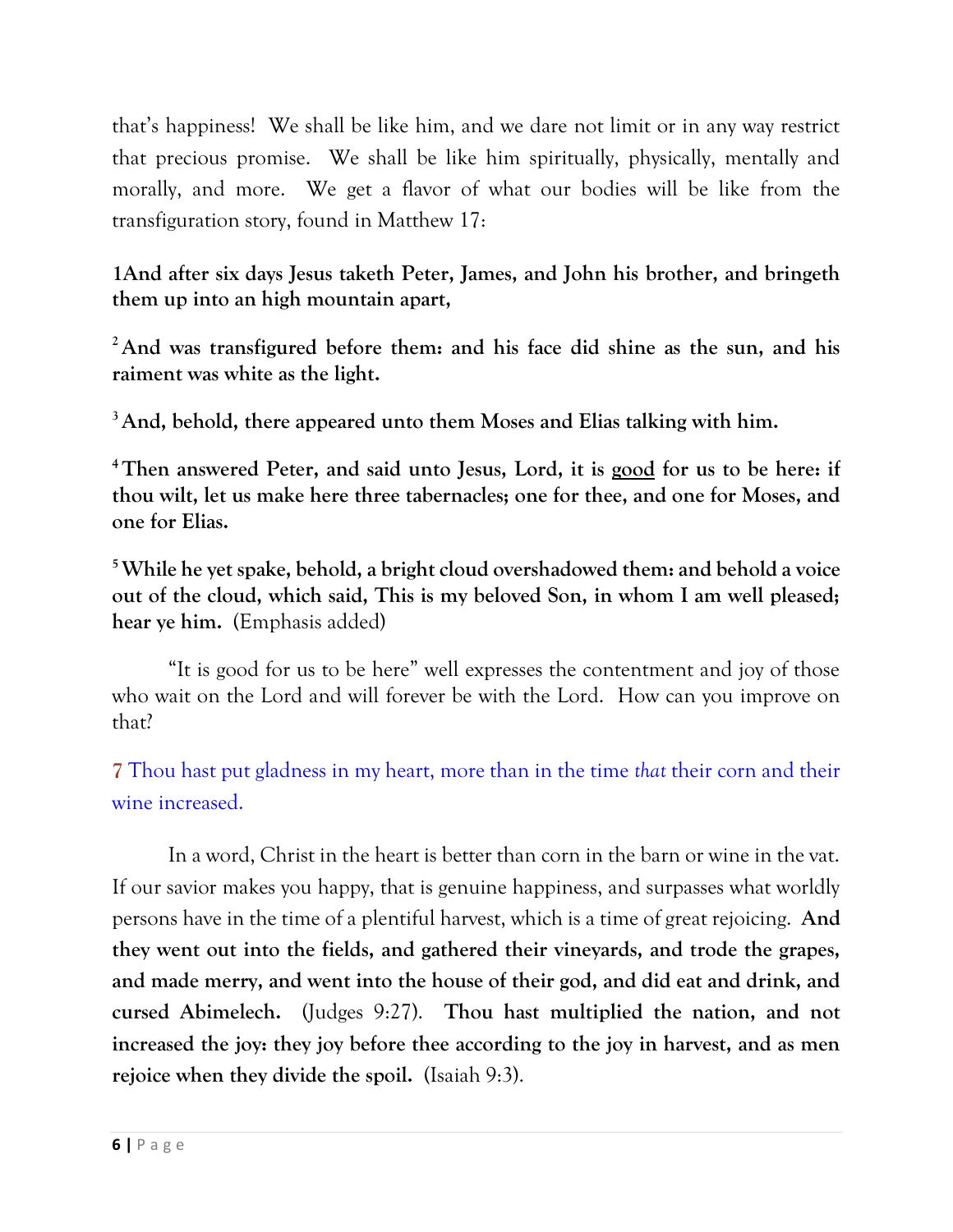This is compare and contrast time. Again, I say, happiness, joy and gladness in Christ is better than the best of temporal good times. The mirth of carnal and worldly people is only a flash, a shadow. **There is a way which seemeth right unto a man, but the end thereof are the ways of death. Even in laughter the heart is sorrowful; and the end of that mirth is heaviness.** (Proverbs 14:12, 13).

**8** I will both lay me down in [peace, and sleep: for thou, LORD, only makest me dwell](https://www.kingjamesbibleonline.org/Psalms-4-8/)  [in safety.](https://www.kingjamesbibleonline.org/Psalms-4-8/)

Laying down in peace suggests a tranquility of mind, resting securely on the promises of God and his wise and gracious providence. Such relaxation, calm, quiet and serenity comes not from our own wisdom or physical strength, nor the aid of friends or cohorts, but only from God our father. For, as the text says, thou Lord ONLY makes us dwell in safety.

*I will both lay me down in peace, and sleep - The word "both" here means "at the same time;" that is, I will alike be in peace, and I will lie down and will sleep; I will have a mind at peace (or, in tranquility) when I lie down, and will sleep calmly. This is said in view of his confidence in God, and of his belief that God would preserve him. He had put his trust in him; he had sought his happiness in him, and now he felt assured that he had nothing to fear, and, at peace with God, he would lie down and compose himself to rest.* (Barnes).

We get an idea of that tremendous peace from Simeon's reaction once he had, at long last, laid eyes on the baby Jesus: **Then took he him up in his arms, and blessed God, and said, Lord, now lettest thou thy servant depart in peace, according to thy word: for mine eyes have seen thy salvation[.]** (Luke 2:28-30). May we be blessed with such a peace!

**Preaching the kingdom of God, and teaching those things which concern the Lord Jesus Christ, with all confidence, no man forbidding him.** (Acts 28:31).

# **The Lord's Supper (1 Corinthians 11:23-26)**

### The Redeemer's Return / Arthur Pink